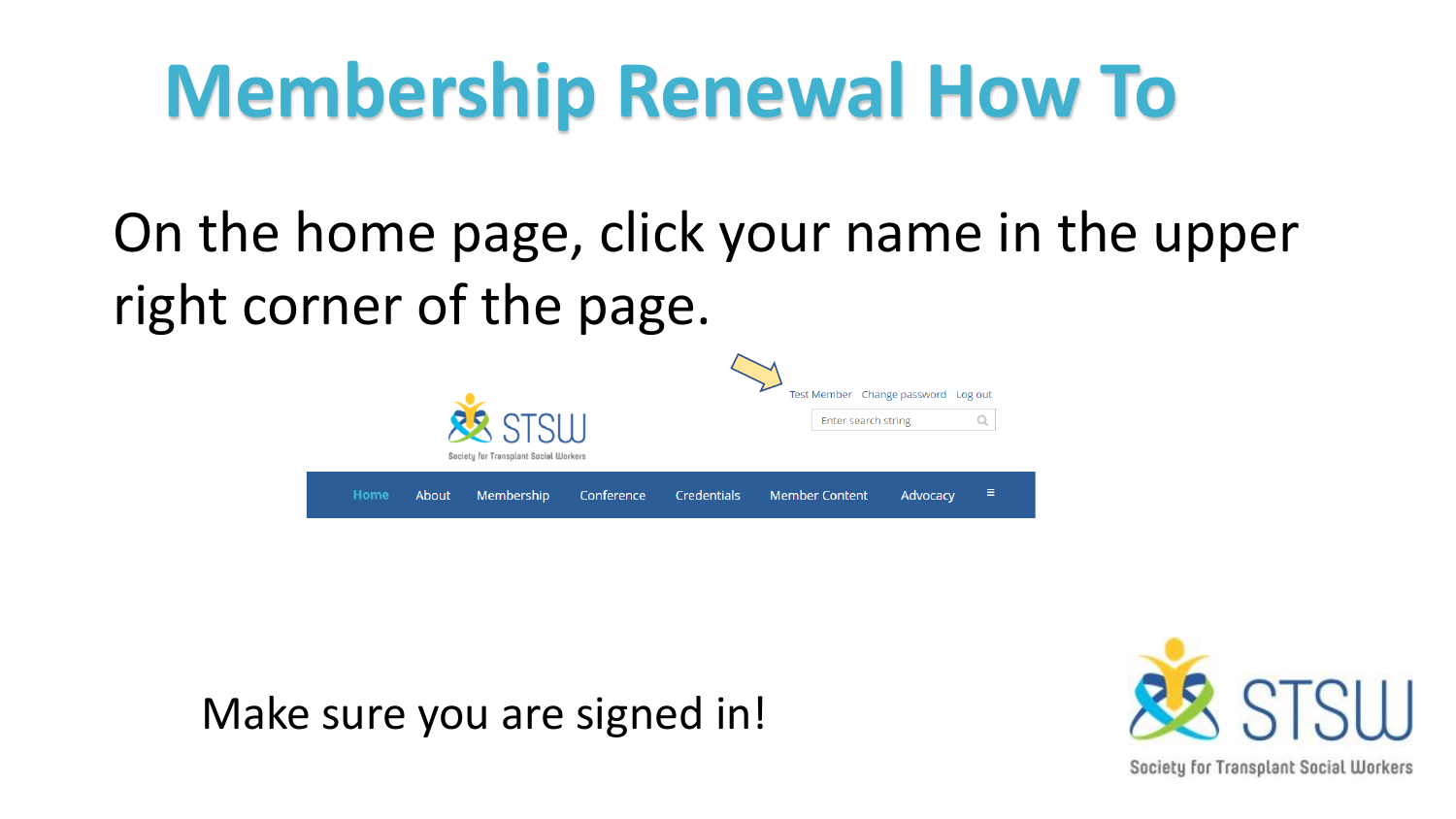

Your membership profile will open.

Under "Membership Details" You will see a link to renew for the upcoming year. Click this link.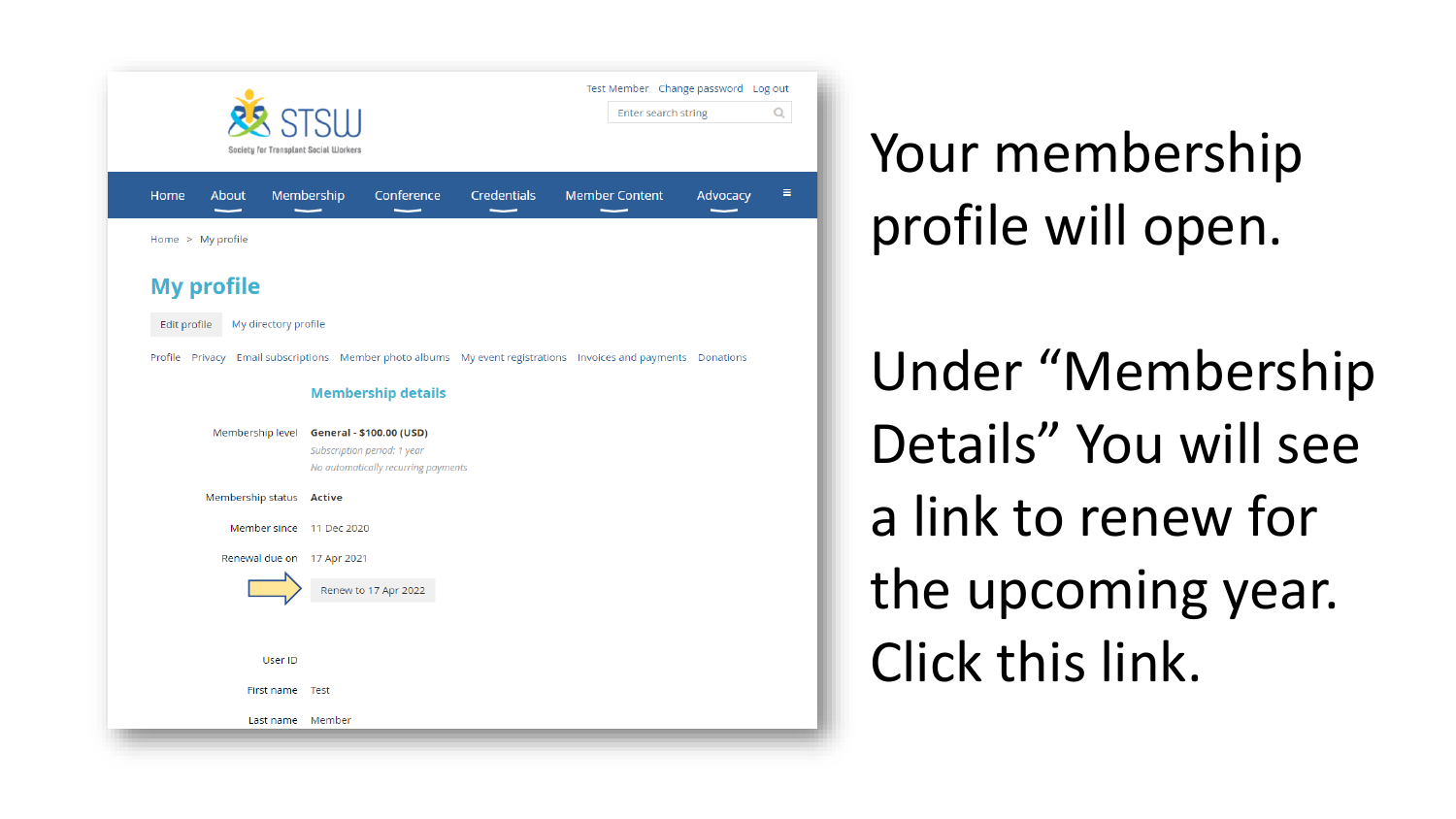|                                        | <b>RA</b> STSITI<br>Society for Transplant Social Workers             |                                                                    |                    | Enter search string    | Q                                                                                                                                            |
|----------------------------------------|-----------------------------------------------------------------------|--------------------------------------------------------------------|--------------------|------------------------|----------------------------------------------------------------------------------------------------------------------------------------------|
| Home<br>About                          | Membership                                                            | Conference                                                         | <b>Credentials</b> | <b>Member Content</b>  | Ξ<br>Advocacy                                                                                                                                |
| Home > My profile > Membership renewal |                                                                       |                                                                    |                    |                        |                                                                                                                                              |
| <b>Membership Renewal</b>              |                                                                       |                                                                    |                    |                        |                                                                                                                                              |
|                                        |                                                                       |                                                                    |                    |                        |                                                                                                                                              |
|                                        |                                                                       |                                                                    |                    |                        | <b>Payment Directions</b>                                                                                                                    |
|                                        |                                                                       |                                                                    |                    |                        |                                                                                                                                              |
|                                        | <b>Renew to</b> 17 Apr 2022                                           |                                                                    |                    |                        | Pay by Check                                                                                                                                 |
|                                        | <b>Level</b> General - \$100.00 (USD)<br><b>Current status</b> Active | Subscription period: 1 year<br>No automatically recurring payments |                    |                        | When you get to the "review and<br>confirm" page, choose the<br>button "invoice me" directions<br>for sending a check will be<br>emailed.    |
|                                        |                                                                       |                                                                    |                    |                        | <b>Pay by Credit Card</b>                                                                                                                    |
| Cancel                                 |                                                                       |                                                                    |                    | <b>Update and next</b> | When you get to the "review and<br>confirm" page choose the<br>button "pay online" and follow<br>on screen directions for online<br>payment. |
| Your profile                           |                                                                       |                                                                    |                    |                        | * Mandatory fields Email membership@stsw.org<br>with any questions or issues<br>with your membership renewal                                 |
| First name                             | Test                                                                  |                                                                    |                    |                        |                                                                                                                                              |

You will be brought to the Membership Renewal page.

Look at your membership profile and confirm that all of your information is up to date.

When ready, click "update and next" to move to the next page.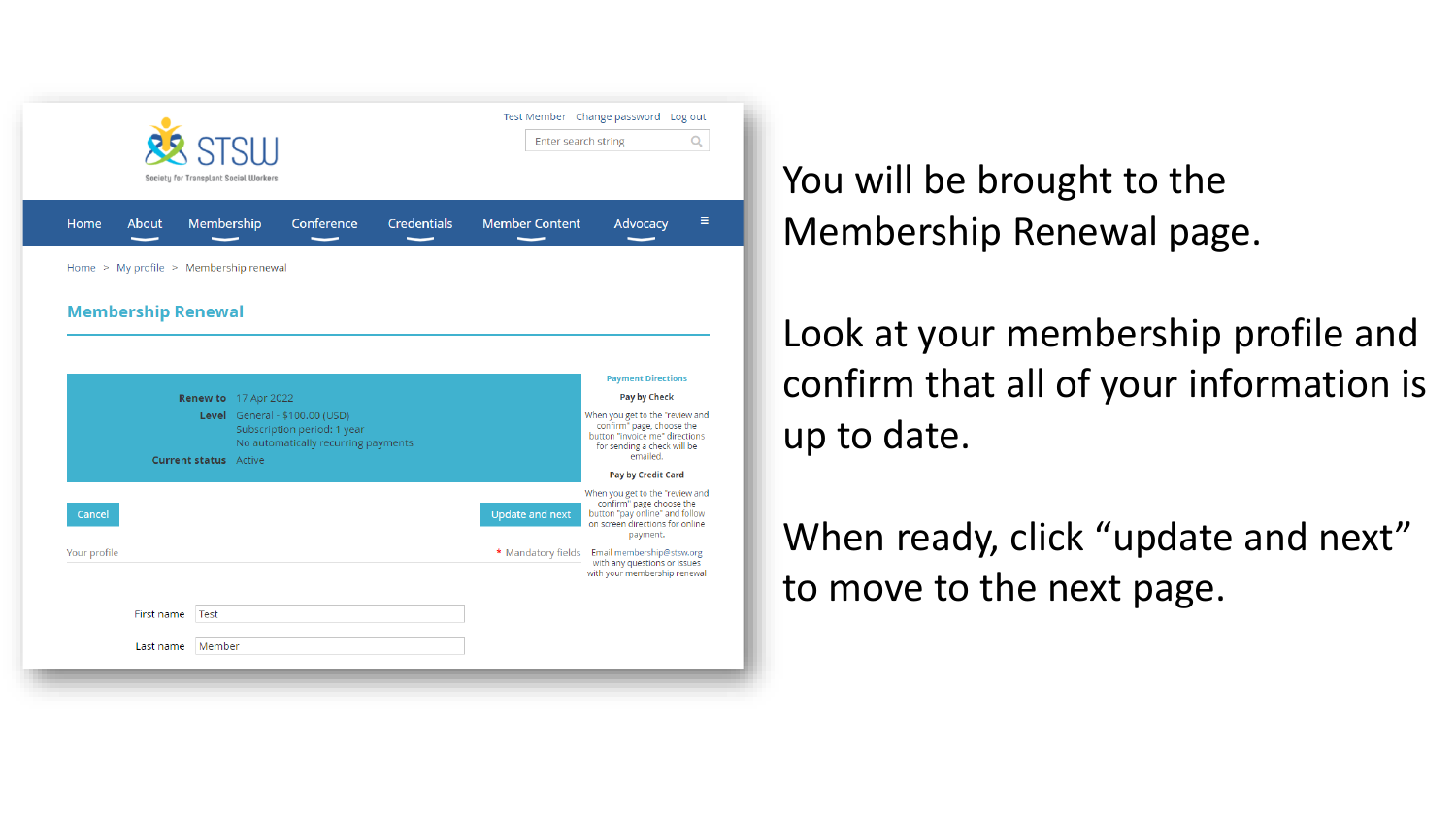

To **pay by credit card** – click "pay online"

## To **pay by check** – click "Invoice me"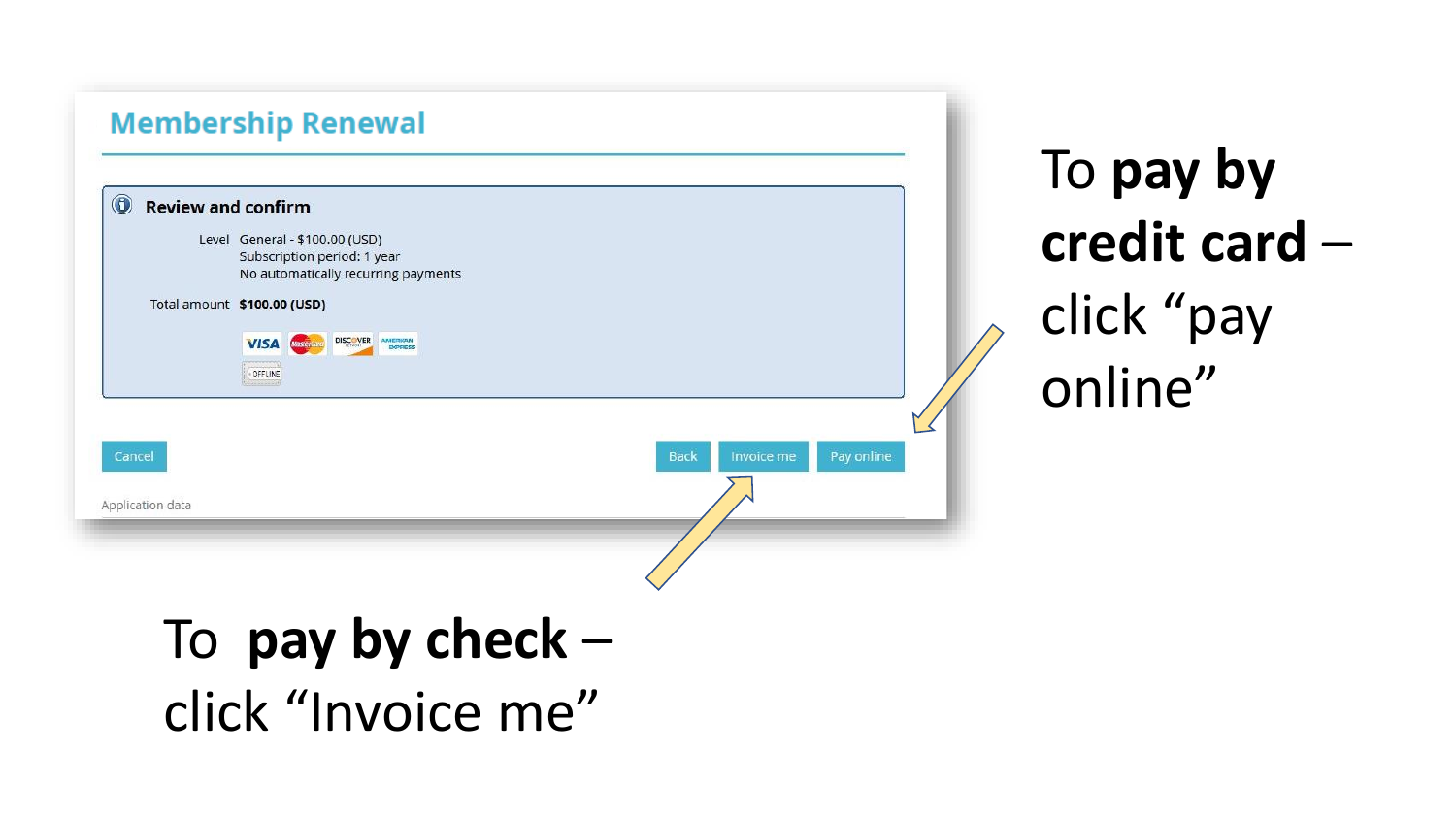If you choose to **Pay by Check** – this is the screen that will appear next There are no more actions that need to be taken on this page. Refer to your email for next steps.  $\downarrow$ 

| Membership Conference Credentials Advocacy Resources / Survey<br>Home<br>About<br>Home > My profile                | <b>RR STSIII</b>                                                                                                                                                           |
|--------------------------------------------------------------------------------------------------------------------|----------------------------------------------------------------------------------------------------------------------------------------------------------------------------|
| <b>My profile</b>                                                                                                  | Society for Transplant Social Workers<br>Dea                                                                                                                               |
| A Profile Privacy Email subscriptions Member photo albums My event registrations A Invoices and payments Donations | Your membership renewal at STSW to Never has been initiated.                                                                                                               |
| <b>Membership details</b>                                                                                          | We will be reviewing your reenwal application and confirming your<br>payment. Once completed, we will be in touch to let you know that your<br>membership has been renwed. |
| Membership renewal initiated, not paid yet.<br>View / Pay invoice                                                  | If you would like to pay by check: Please send a check to our<br>treasurer at:<br><b>Kristen DeVoe</b><br><b>STSW Treasurer</b>                                            |
| Membership level General - \$100.00 (USD)<br>Subscription period: 1 year                                           | <b>BIDMC Transplant</b><br>110 Francis Street. 7th Floor<br>Boston, MA 02215                                                                                               |
| No automatically recurring payments                                                                                | Once we receive your check, we will be in touch to let you know that<br>your membership has been renewed.                                                                  |
| Membership status  Pending - New                                                                                   | In the meantime, please feel free to email any questions to<br>membership@stsw.org.                                                                                        |
|                                                                                                                    | Sincerely.<br><b>STSW</b>                                                                                                                                                  |
|                                                                                                                    |                                                                                                                                                                            |

You will receive this email with directions on where to send your check. Your membership will be approved once we receive your check.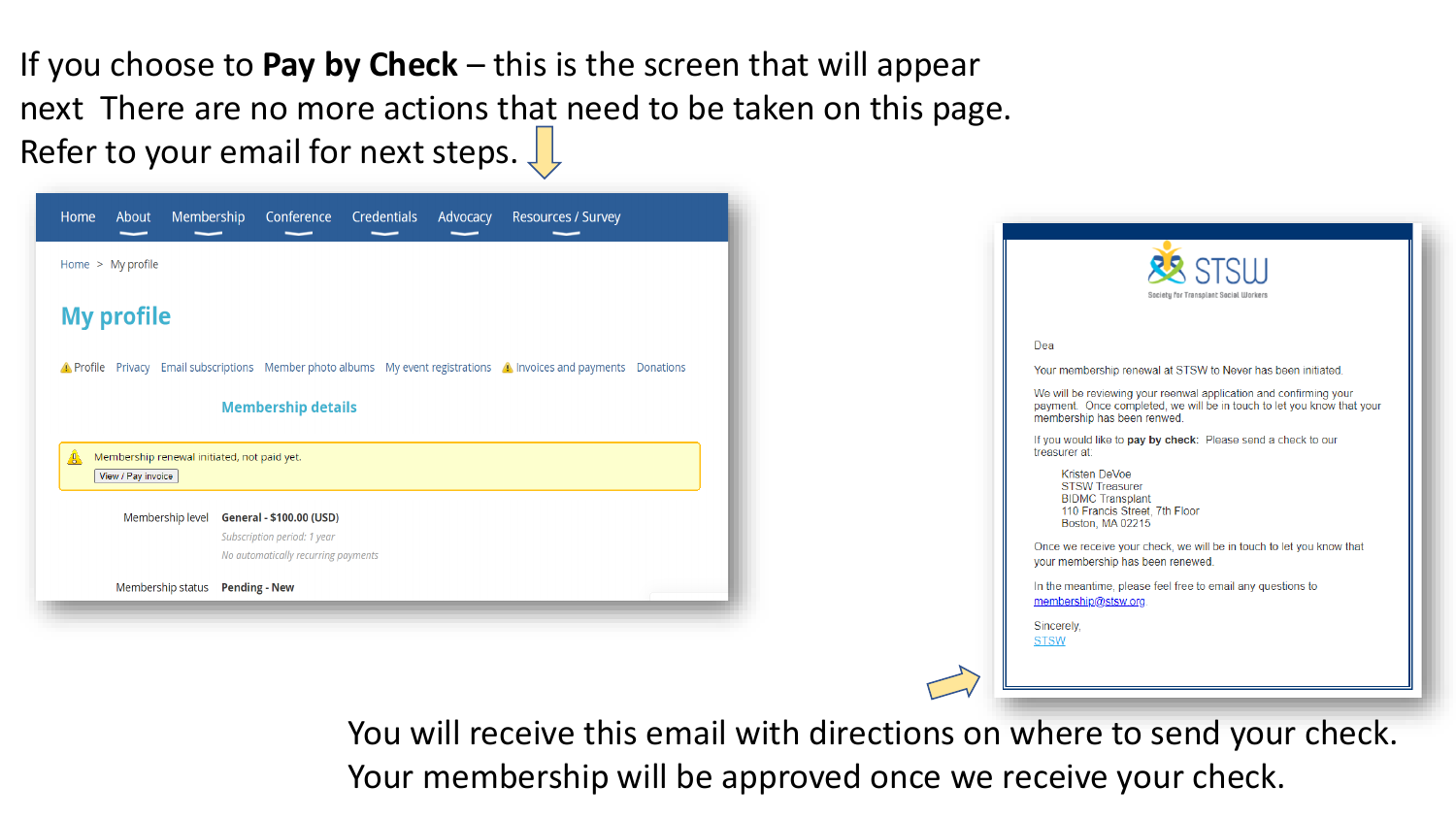## If you choose to **Pay by Credit Card** – complete all of the payment information and then select "Pay"

| Enter credit card details                                             | <b>Billing information</b> | <b>Details</b>                                                 |
|-----------------------------------------------------------------------|----------------------------|----------------------------------------------------------------|
| Card number                                                           | Address 1                  | Invoice $\#00027$<br>\$100.00                                  |
| DISC VER<br>AMEX<br><b>VISA</b><br>$\circ$<br>$\circ$<br>Ο<br>$\circ$ | Address 2                  | • Membership<br>application. Level:<br>General                 |
| <b>CVV</b><br>yy<br>mm                                                | City<br>$\bullet$          | <b>Total amount:</b><br>\$100.00<br>(USD)                      |
| Kevin Jacobson                                                        | <b>United States</b>       | $\checkmark$<br>$\Box$ Store card details for faster checkouts |
|                                                                       | State/province             | $\checkmark$                                                   |
|                                                                       | ZIP/postal code            | protected by reCAPTCHA<br>C<br>Privacy - Terms                 |
|                                                                       | Phone                      | Pay \$100.00 (USD)<br>Cancel                                   |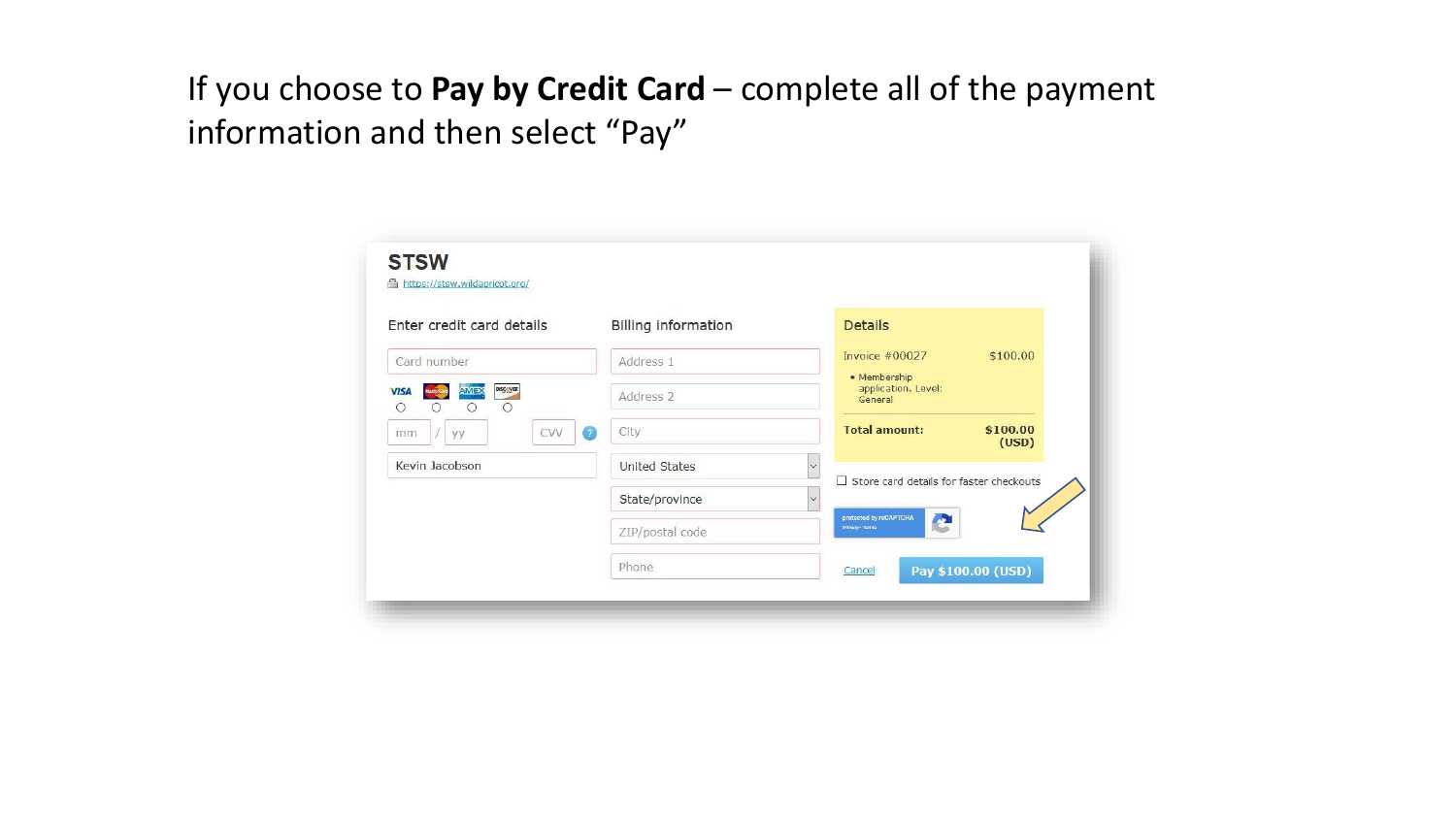If you choose to **Pay by Credit Card** – this is the screen that will appear after you click "pay". There are no more actions that need to be taken on this page.

| <b>My profile</b><br>Profile Privacy Email subscriptions Member photo albums My event registrations Invoices and payments Donations | Society for Transplant Social Workers                                                                                                                                                                                                      |
|-------------------------------------------------------------------------------------------------------------------------------------|--------------------------------------------------------------------------------------------------------------------------------------------------------------------------------------------------------------------------------------------|
| <b>Membership details</b>                                                                                                           | Dear Katie Newton,                                                                                                                                                                                                                         |
| $\odot$<br>Payment successful                                                                                                       | Your membership renewal at STSW to Never has been initiated.<br>We will be reviewing your reenwal application and confirming your<br>payment. Once completed, we will be in touch to let you know that your<br>membership has been renwed. |
| Membership renewal initiated, not paid yet.<br>A<br>View / Pay invoice                                                              | If you would like to pay by check: Please send a check to our<br>treasurer at:                                                                                                                                                             |
| General - \$100.00 (USD)<br>Membership level<br>Subscription period: 1 year<br>No automatically recurring payments                  | <b>Kristen DeVoe</b><br><b>STSW Treasurer</b><br><b>BIDMC</b> Transplant<br>110 Francis Street. 7th Floor<br>Boston, MA 02215                                                                                                              |
| Membership status  Pending - New                                                                                                    | Once we receive your check, we will be in touch to let you know that<br>your membership has been renewed.                                                                                                                                  |
|                                                                                                                                     | In the meantime, please feel free to email any questions to<br>membership@stsw.org.                                                                                                                                                        |
|                                                                                                                                     | Sincerely,<br><b>STSW</b>                                                                                                                                                                                                                  |
|                                                                                                                                     |                                                                                                                                                                                                                                            |

You will receive this email. Your membership will be approved once we confirm your payment was processed.